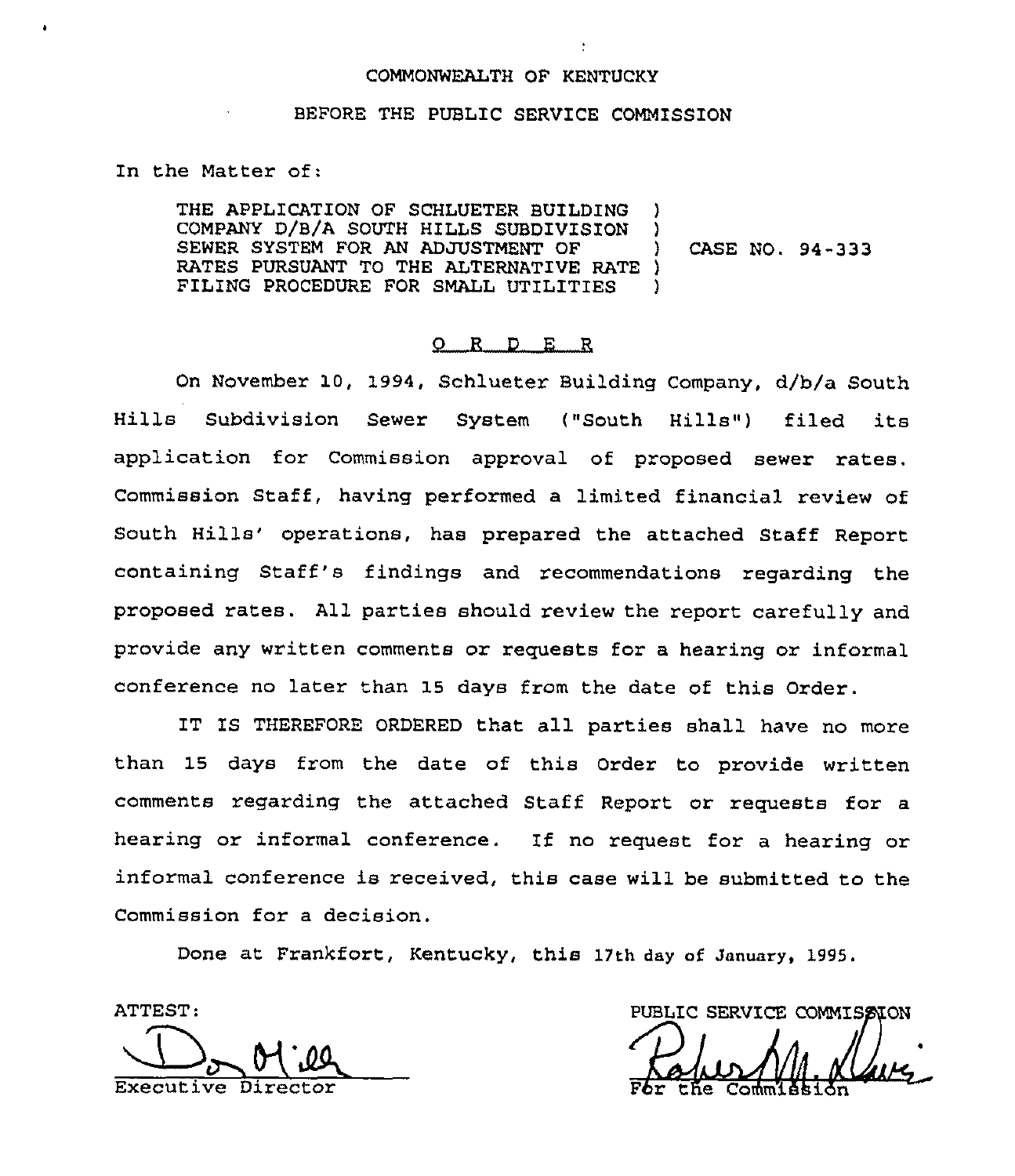### COMMONWEALTH OF KENTUCKY

## BEFORE THE PUBLIC SERVICE COMMISSION

In the Matter of:

THE APPLICATION OF SOUTH HILLS SUBDIVISION SEWER PLANT, FOR A RATE ADJUSTMENT  $\left\{ \right\}$ ) CASE NO. 94-333 )

STAFF REPORT

Prepared By: Jack Scott Lawless, CPA Public Utility Financial Analyst Water and Sewer Revenue Requirements Branch Financial Analysis Division

Prepared By: Carryn Lee Public Utility Rate Analyst Communications, Water and Sewer Rate Design Branch Rates and Research Division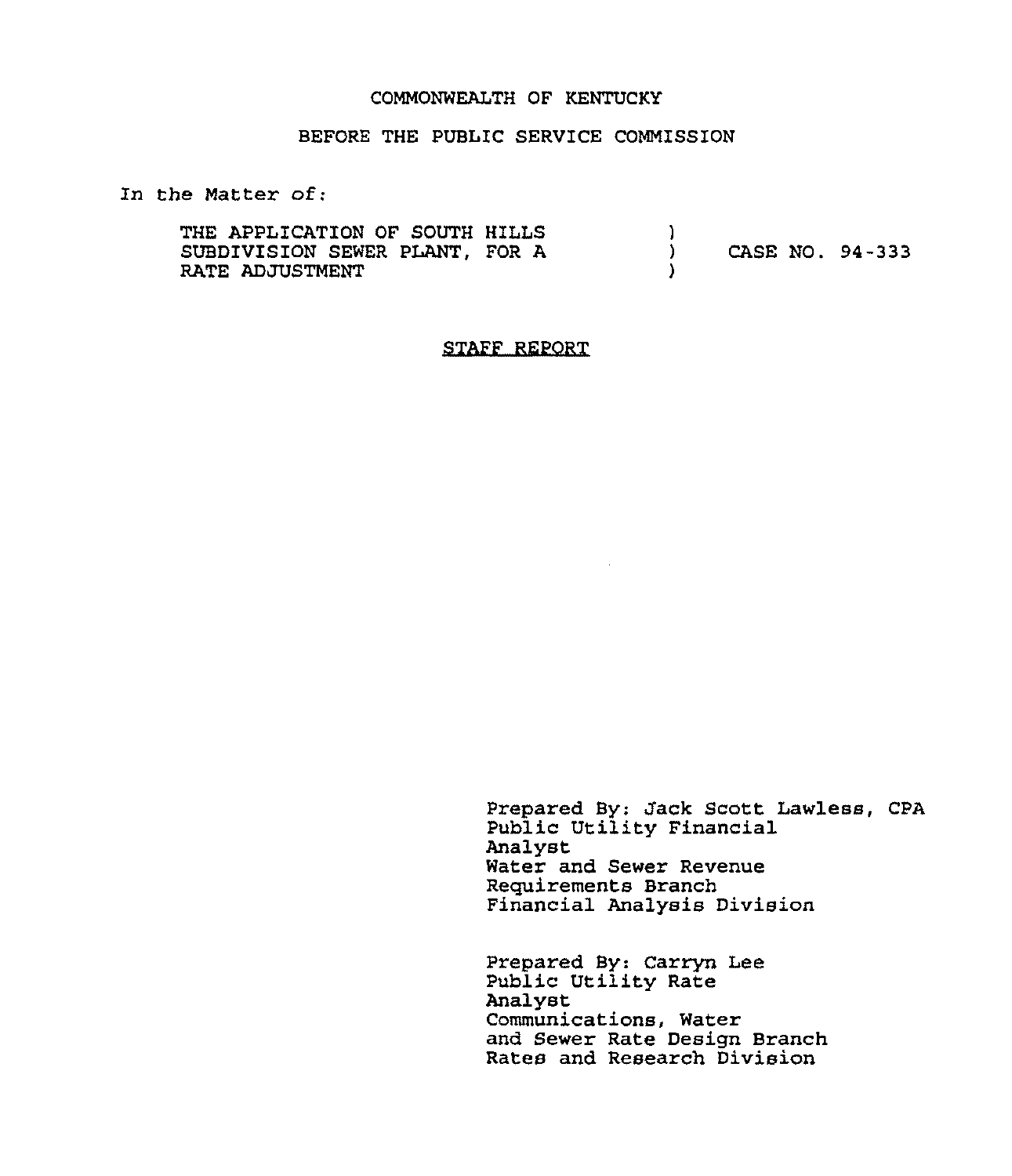### STAFF REPORT

# QN

## SOUTH HILLS SUBDIVISION SEWER

## CASE NO. 94-333

On November 10, 1994, Schlueter Building Company d/b/a South Hills Subdivision Sewer ("South Hills") filed an application with the Kentucky Public Service Commission ("Commission" ) seeking approval of an increase in its tariffed sewer rates of 182.6 percent, an increase in annual operating revenues of 96,791 based on its operations for the year ending December 31, 1993. South Hills requested assistance from Commission Staff ("Staff") in the preparation of its Alternative Rate Filing Form as allowed pursuant to 807 KAR 5:076, Section 2. In order to assist in the preparation of this application, Staff performed a limited financial review of South Hills' test year operations.

The scope of the review was limited to obtaining information as to whether the test period operating revenues and expenses were representative of normal operations. Insignificant or immaterial discrepancies were not pursued and are not addressed herein.

Scott Lawless of the Commission's Division of Financial Analysis performed the limited review on April 21, 1994. Nr. Lawless is responsible for the preparation of this Staff Report except for the determination of Normalized Operating Revenue, Rate Design, and Attachment C, which were prepared by Carryn Lee of the Commission's Division of Rates and Research.

<sup>A</sup> copy of Staff's Adjusted Net Operating Income Statement is shown on Attachment A. Attachment <sup>B</sup> details its revenue requirement determination. Staff recommends that South Hills be allowed to increase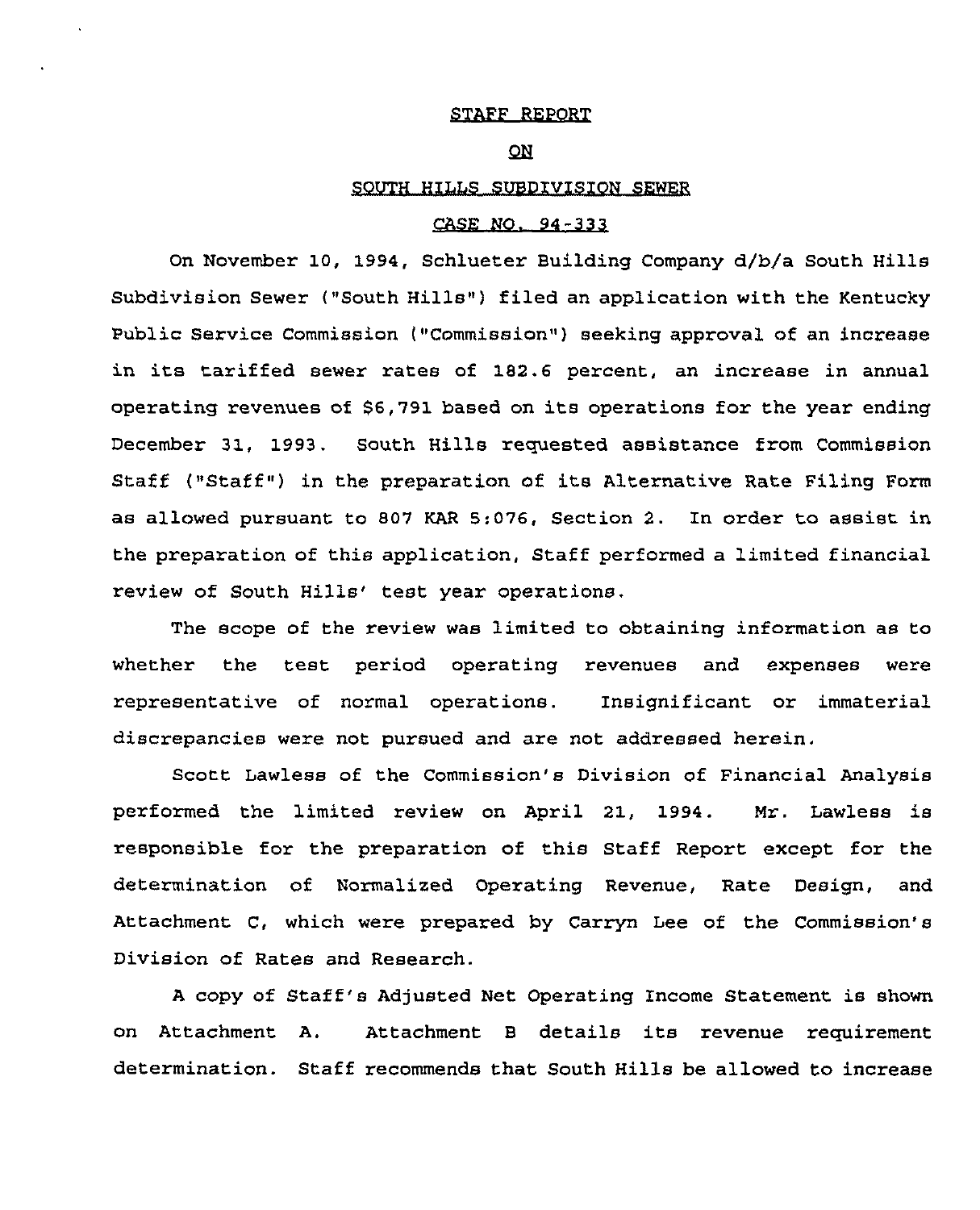its annual operating revenues by \$6,450. The rates contained in Attachment <sup>C</sup> will achieve Staff's recommended level of revenue. Signatures

MCS and Nawless CPA

Public Utility Financial<br>Analyst Water and Sewer Revenue<br>Requirements Branch Finahcial Analysis Division

 $x$ kum

prepared By: Careyn Lee Public cation Rate Analys Communications, Water and Sewer Rate Design Branch Rates and Research Division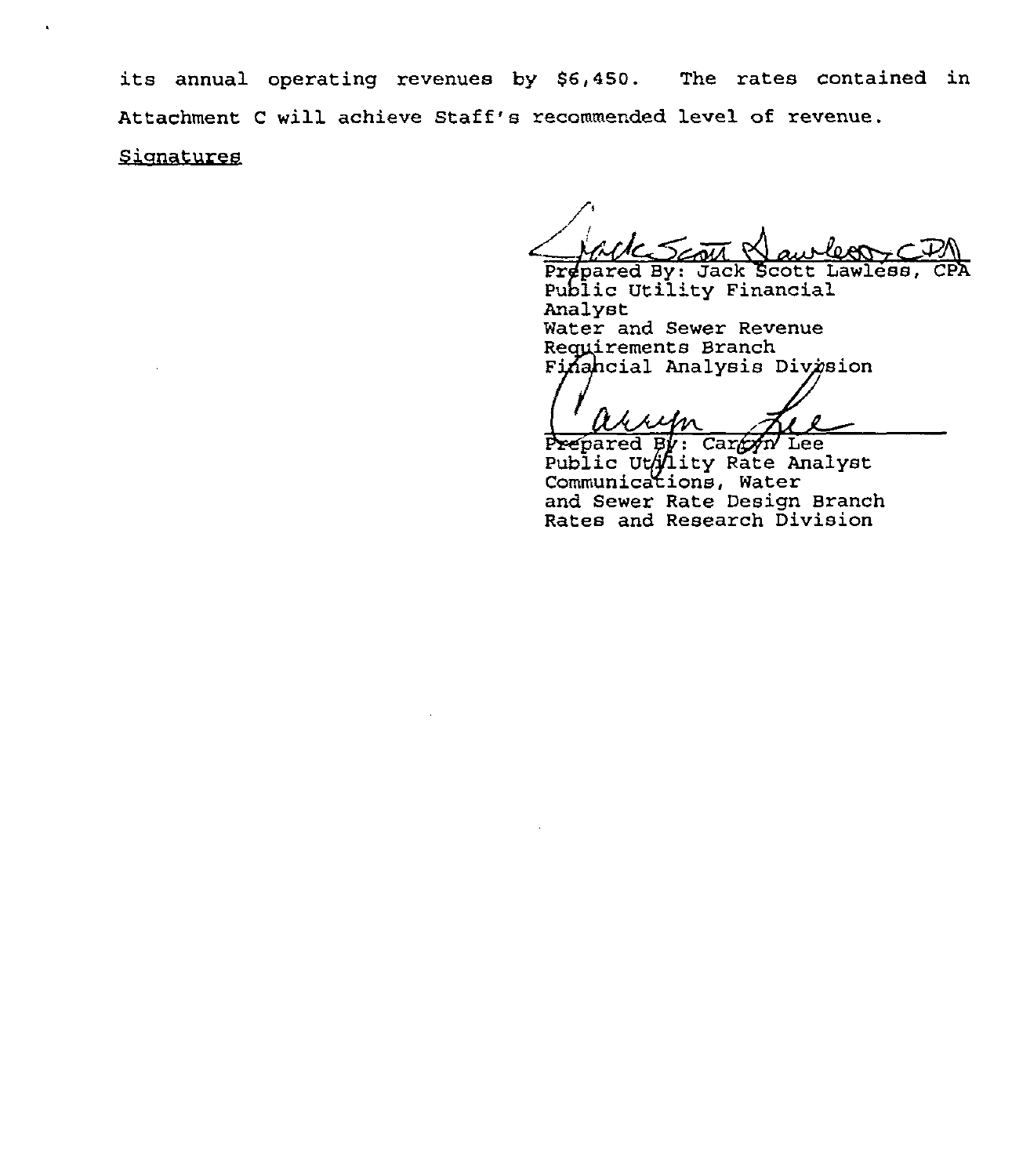## ATTACHMENT A STAFF REPORT CASE NO. 94-333

## SOUTH HILLS SUBDIVISION SEWER STATEMENT OF OPERATIONS

|                                                | Test<br>Year | Adjustments      | <u>Ref.</u> | Pro forma<br>Present<br>Rates |
|------------------------------------------------|--------------|------------------|-------------|-------------------------------|
| Operating Revenues                             | \$3,720      | S.<br>$\Omega$   |             | <u>\$3.720</u>                |
| Operating Expenses<br>Maintenance of Treatment |              |                  |             |                               |
| Plant<br>Maintenance of Other                  | 4,250        |                  |             | 4,250                         |
| Plant                                          | 4,800        | 2,400<br>(3,200) | (A)<br>(B)  | 4,000                         |
| Depreciation                                   | 1,000        | (300)            | (C)         | 700                           |
| Total Operating Expenses                       | 10.050       | <u>(1,100)</u>   |             | <u>8.950</u>                  |
| Net Operating Income                           | (6, 330)     | <u>1 100</u>     |             | (5, 230)                      |

#### Α. gwner/Manaaer Fee

The owner of South Hills is entitled to an annual owner manager fee of \$2,400. This fee was not included in test year operating expenses. Therefore, this adjustment was proposed and should be accepted.

#### **B.** Road Reoair

During the test year South Hills expensed \$4,000 for repairs to its access road. It has proposed to amortize this amount over five years by decreasing test year operating expenses by \$3,200. Staff agrees with this adjustment and recommends that it be accepted.

#### $\mathsf{C}$ . Depreciation

South Hills recorded test year depreciation expense of \$1,000. However, as of January 1, 1995, the balance of depreciable net utility plant in service will be \$700. This is the amount of expense recommended.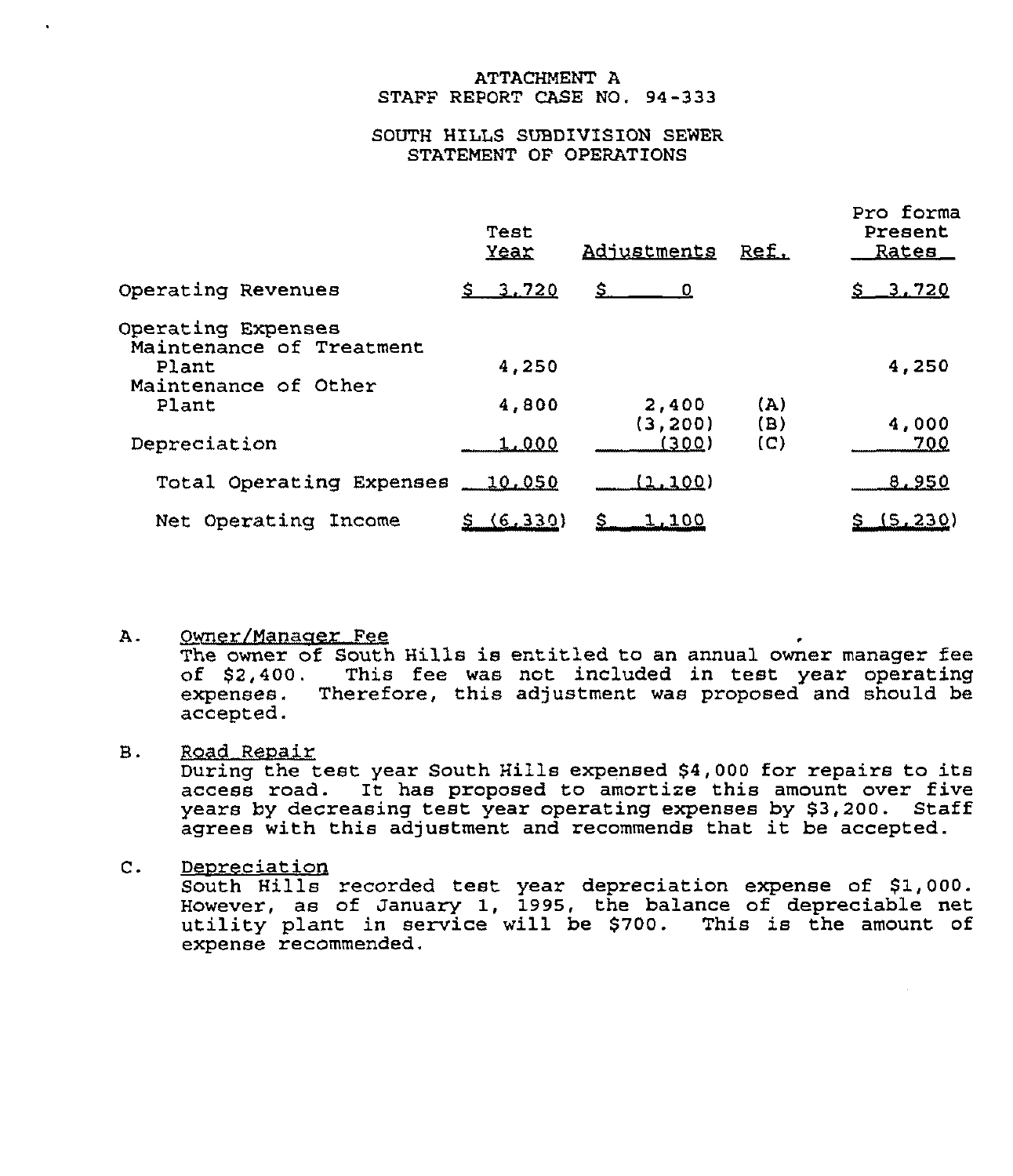# ATTACHMENT B STAFF REPORT CASE NO. 94-333

# SOUTH HILLS SUBDIVISION SEWER REVENUE REQUIREMENT DETERMINATION

| Pro forma Present Rate Operating Expenses       | \$8,950  |
|-------------------------------------------------|----------|
| Operating Ratio                                 | .88%     |
| Required Revenue                                | 10,170   |
| Less: Pro forma Present Rate Operating Revenues | (3, 720) |
| Revenue Increase                                | \$6,450  |
| Percentage Increase                             | $173*$   |

 $\hat{\textbf{z}}$